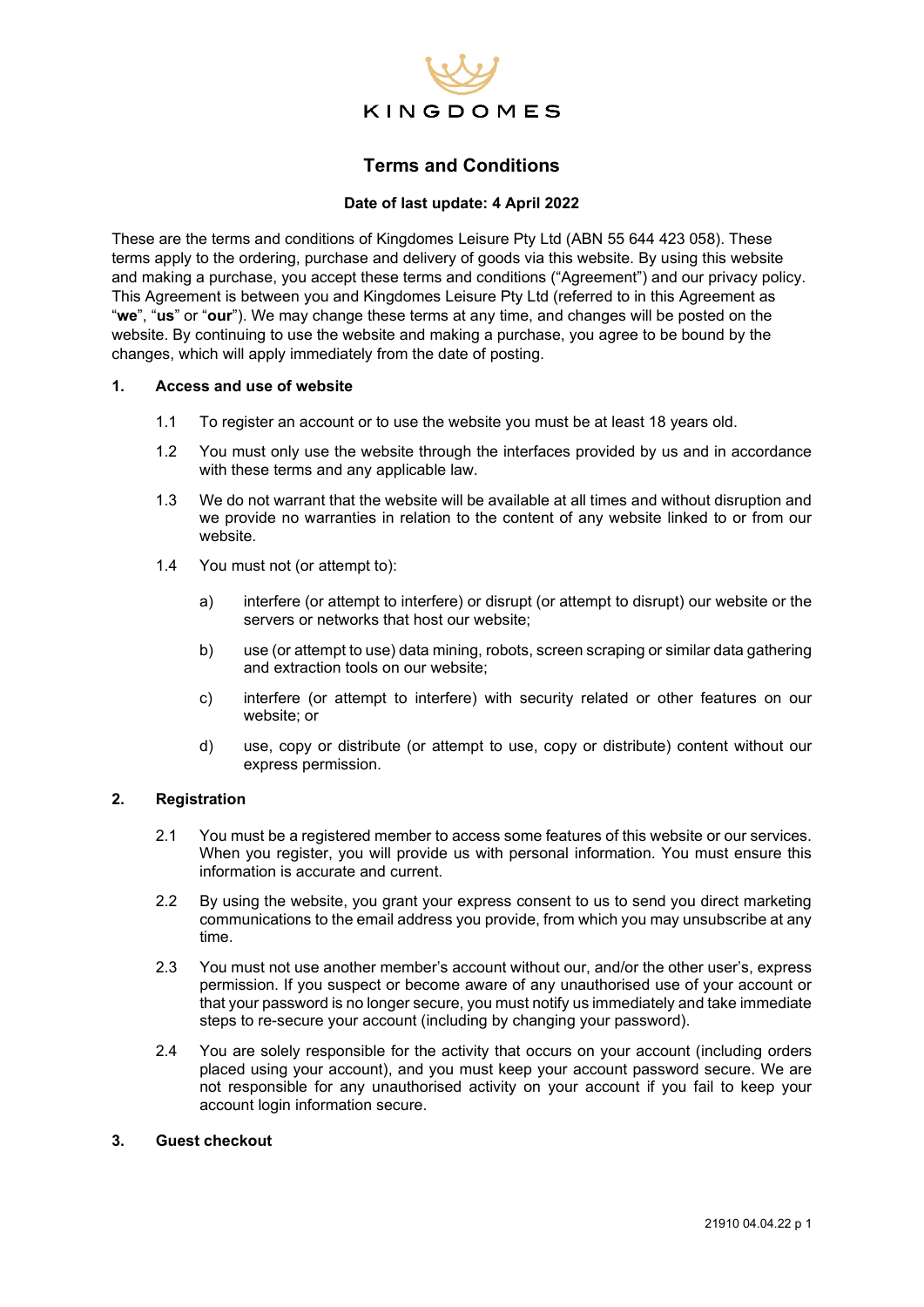- 3.1 You can make purchases on our website without creating an account by using our Express Checkout.
- 3.2 When you use Express Checkout, you will be redirected to the PayPal website for payment. Payments made through PayPal are subject to PayPal's own terms and conditions and privacy policy.

### **4. Accuracy of product descriptions**

- 4.1 We try to ensure that information provided through this website is accurate and current. However, we cannot guarantee the accuracy, adequacy, completeness of information on this website or that it is up to date. For example:
	- a) prices and colours of products may change, and all products are subject to availability;
	- b) variations to products may occur from time to time for various reasons including changes in ranges, product specifications or product customisations;
	- c) while we try to represent products (including colours) accurately, the representation on your screen may be different to the actual product;
	- d) descriptions of products are summaries only. Further information is available on request;
	- e) we may withdraw any product from sale for any reason, however, that product might still appear on our website for a period of time after that withdrawal; and
	- f) due to technical or human error, information may be recorded incorrectly or omitted.
- 4.2 We may provide updates on item availability on the website. We make no representation that a product shown on our website will be available for purchase.

### **5. Placing orders**

- 5.1 You can place an order by making a purchase on our website or by contacting us by telephone.
- 5.2 You are responsible for any discrepancies or errors in your order caused by you.
- 5.3 The promotion of goods or services on the website does not constitute an offer to sell.
- 5.4 Orders placed by you are offers to purchase goods under the terms and conditions set out in this document at the price specified (including delivery and other charges).
- 5.5 An order is only finalised when you have received an order confirmation from us and payment is received in full.
- 5.6 Following confirmation of your order, we will work with you to customise your goods.
- 5.7 Your order may be rejected in circumstances where we believe there may be a credit card or payment related fraud (detected prior to the goods being shipped), or where your order cannot be shipped, or if there has been an error in the price or product description on the website. In these circumstances, the order will be refunded in full.
- 5.8 You must review your order carefully before placing it. Once an order is confirmed, you are unable to cancel.
- 5.9 In the event that we cancel or are unable to fulfil your order, we will provide a full refund of any payment received.
- 5.10 We reserve the right to notify you that goods for which you have placed an order has become unavailable for reasons beyond our control. Your order may be delayed, alternative goods of a similar quality and price may be offered, or you may receive a full refund in the event we cannot fulfil your order.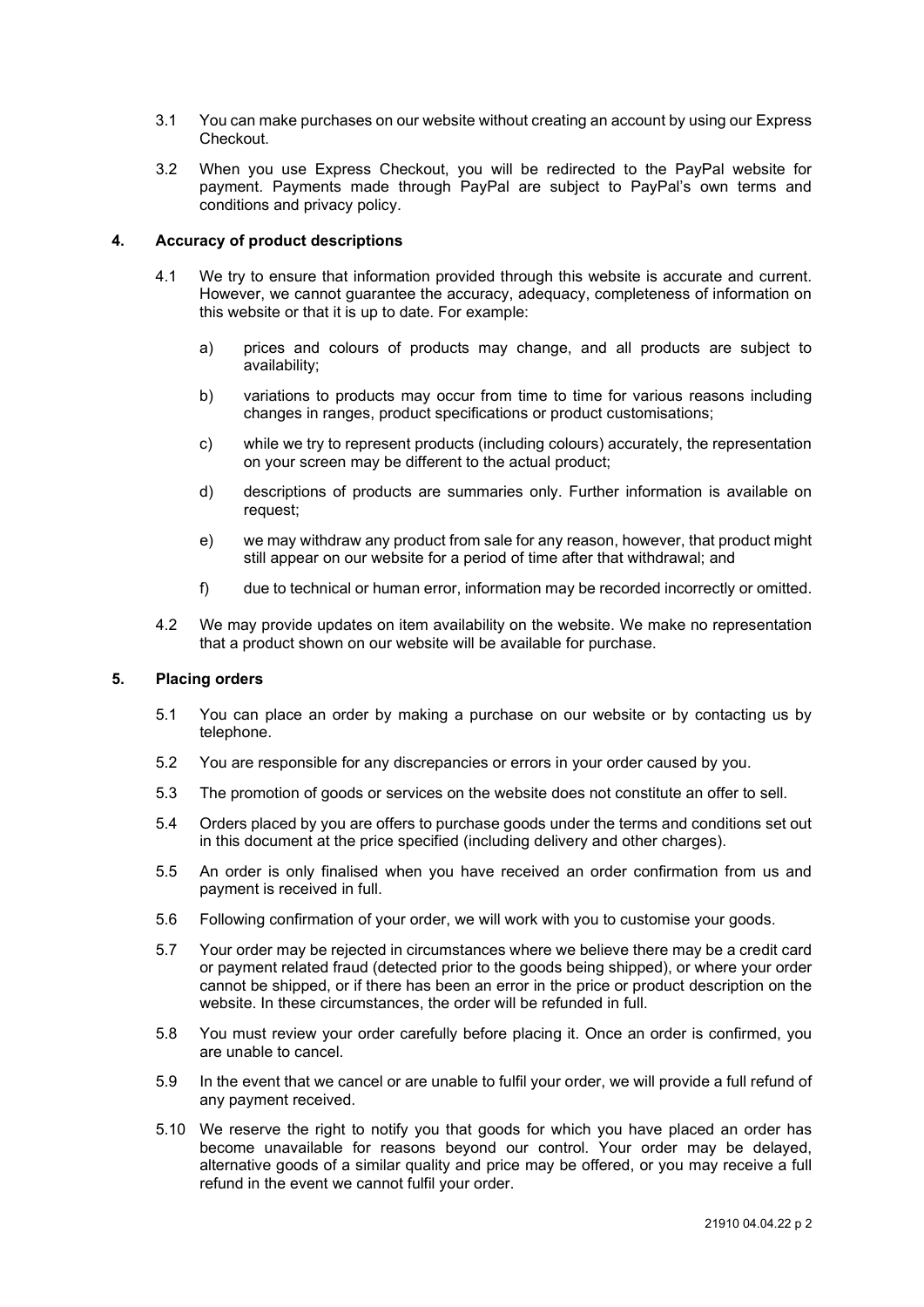## **6. Customisation**

- 6.1 The products provided through the website are pre-set options. You may choose to customise your order. If so, following placement of your order, we will work with you to customise your goods.
- 6.2 We allow up to two rounds of amendments to any draft design drawings. If you request further amendments, we reserve the right to charge you for these.
- 6.3 We ask that you promptly review and approve any draft designs drawings provided by us. If you do not respond within 14 days of receipt of the designs, then the design is taken as having been approved by you. We are not responsible for any errors that are part of any designs reviewed and approved by you.
- 6.4 No changes can be made to the draft design drawings after you have approved them.
- 6.5 You acknowledge that our designs are not an assessment of building services, property defects or structural elements.
- 6.6 You acknowledge that our design drawings are conceptual in nature and are intended to set forth design intent only; they are not to be used for architectural or engineering purposes.
- 6.7 We may provide design services. Any issues you may have regarding construction elements must be discussed with a qualified tradesperson.
- 6.8 You are responsible for ensuring that our designs and drawings are compatible with all laws and that any building or construction is undertaken by suitably qualified tradespeople.
- 6.9 You are responsible for seeking any relevant permits or permissions from your council and/or relevant authorities.

### **7. Price and payment**

- 7.1 The prices of goods, delivery and other charges are shown in Australian dollars and are inclusive of GST.
- 7.2 Payment must be made by credit/debit cards, PayPal or transferred to a bank account nominated by us. We reserve the right to change our payment methods.
- 7.3 With our prior written agreement, payment may be made by way of four (4) instalments as follows:
	- 7.3.1 Payment 1: 40% deposit paid on the date of your order;
	- 7.3.2 Payment 2: 25% paid two (2) weeks after the date of your order;
	- 7.3.3 Payment 3: 25% paid four (4) weeks after the date of your order; and
	- 7.3.4 Payment 4: 10% paid prior to dispatch of goods.
- 7.4 All payments must be received in full prior to dispatch of goods.
- 7.5 Prices are subject to change without notice. If there is a pricing mistake on our website, we are not obliged to honour such price, and will contact you prior to processing your order.
- 7.6 If any payments are overdue, we reserve the right to charge interest on any outstanding amount. If you do not pay us and we are forced to engage a third party (such as a debt collector or lawyer etc) to recover our fees and charges, you will be required to pay the costs incurred by us for that third party (including legal fees).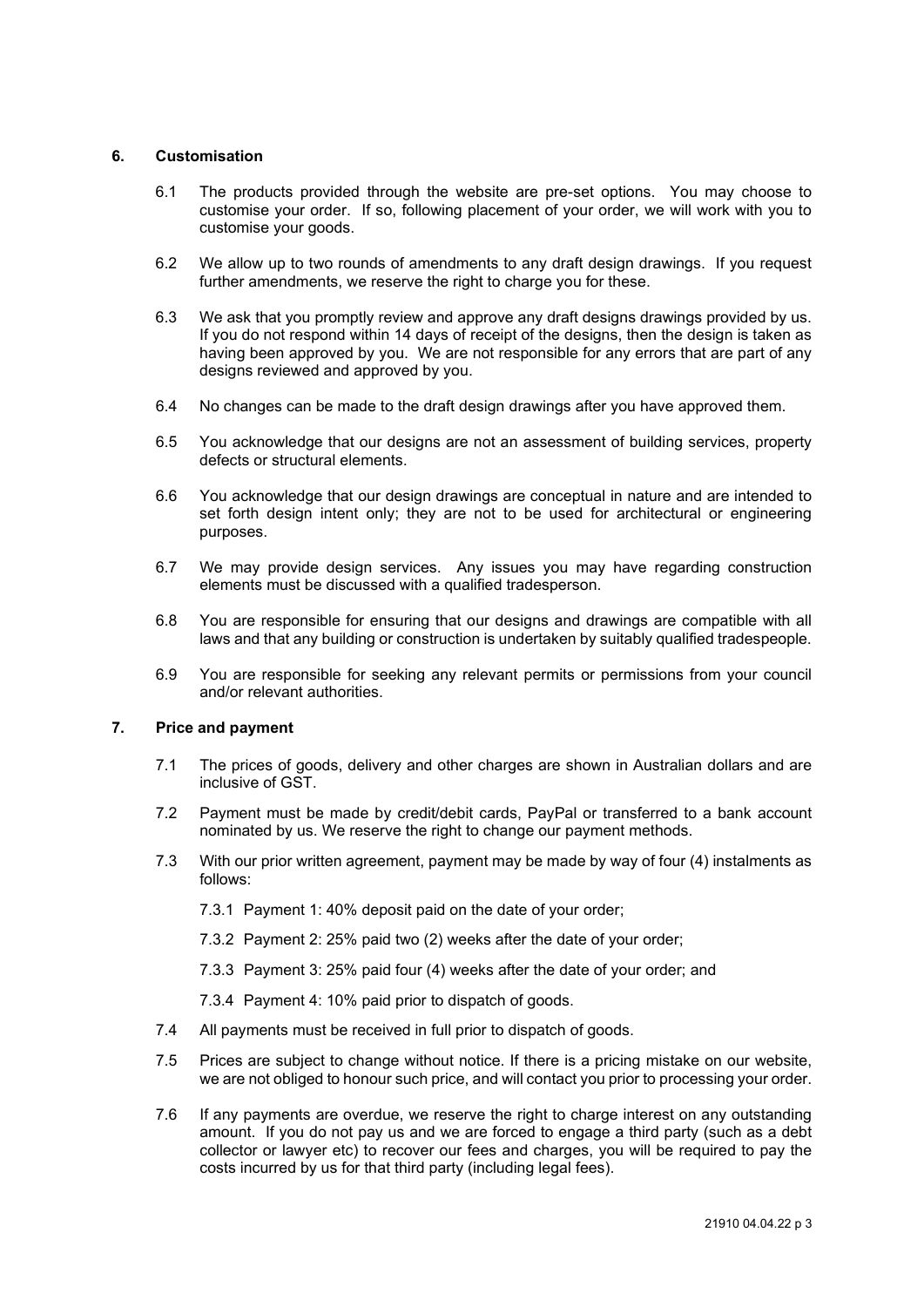7.7 If any payments are overdue, and we must store goods until all payments are received in full prior to dispatch of goods, we reserve the right to charge storage costs.

# **8. Gift Cards**

8.1 Gift cards are not redeemable for cash. No change will be given for a purchase made for a gift card. The gift card expires three (3) years from the date of issue. Gift cards are partially redeemable, and it is up to the cardholder to use the full value within the validity period. Any unused balance will not be refunded or credited when the gift card expires. When the cost of a purchase exceeds the available card balance, the cardholder will be required to make up the difference with an alternate form of payment. Gift cards should be treated like cash. We are not responsible for lost or stolen cards.

# **9. Shipping and delivery**

- 9.1 Unless otherwise agreed, and subject to receiving payment in full, normal lead times for delivery of the products are twelve (12) weeks from the date of your order.
- 9.2 Orders are dispatched Monday to Friday, unless we tell you otherwise.
- 9.3 We will use reasonable endeavours to meet any stated timeframes for delivery, however, from time to time, particularly during busy periods, shipping service providers may experience delays beyond our control.
- 9.4 Delivery is subject to different fees and charges. All shipping charges will be confirmed and must be paid prior to dispatch of goods.
- 9.5 Quality control checks are done on all goods before they are shipped. Once the goods have left our warehouse for delivery to your shipping address, we take no responsibility for any damage or theft that may occur during transit. Goods are shipped without insurance. However, we encourage you to take out insurance directly with the shipping service providers. You are responsible for all costs associated with this insurance including (but not limited to) any premium and excess.
- 9.6 If you will not be present to accept your delivery or feel that your address is unsafe to have a parcel left unattended, we recommend choosing an address at which someone will be present. Alternatively, we may be able to assist with storage for an additional fee. This service is subject to availability and prior arrangement.
- 9.7 For international customers, please contact before placing an order as this is done on a case-by-case basis.

### **10. Change of mind returns**

10.1 We do not allow for change of mind returns.

# **11. Care and maintenance**

- 11.1 You must care for and maintain the structures in accordance with our care instructions, operations, maintenance and cleaning manual which you will receive together with your order ("**Care Instructions**").
- 11.2 Fading of colours is normal over time, and certain parts will age with time and use. This may happen due to exposure to the environmental elements, cleaning products used, chemicals and changes in temperature. You acknowledge and agree that we will not be liable for colour changes or fair wear and tear. We recommend that you familiarise yourself with the Care Instructions and follow them.

### **12. Problems with goods**

12.1 If you have a problem with your goods, please contact us. We will investigate your issues and advise you whether your product may be returned and, where required, provide you with instructions on how to return your goods.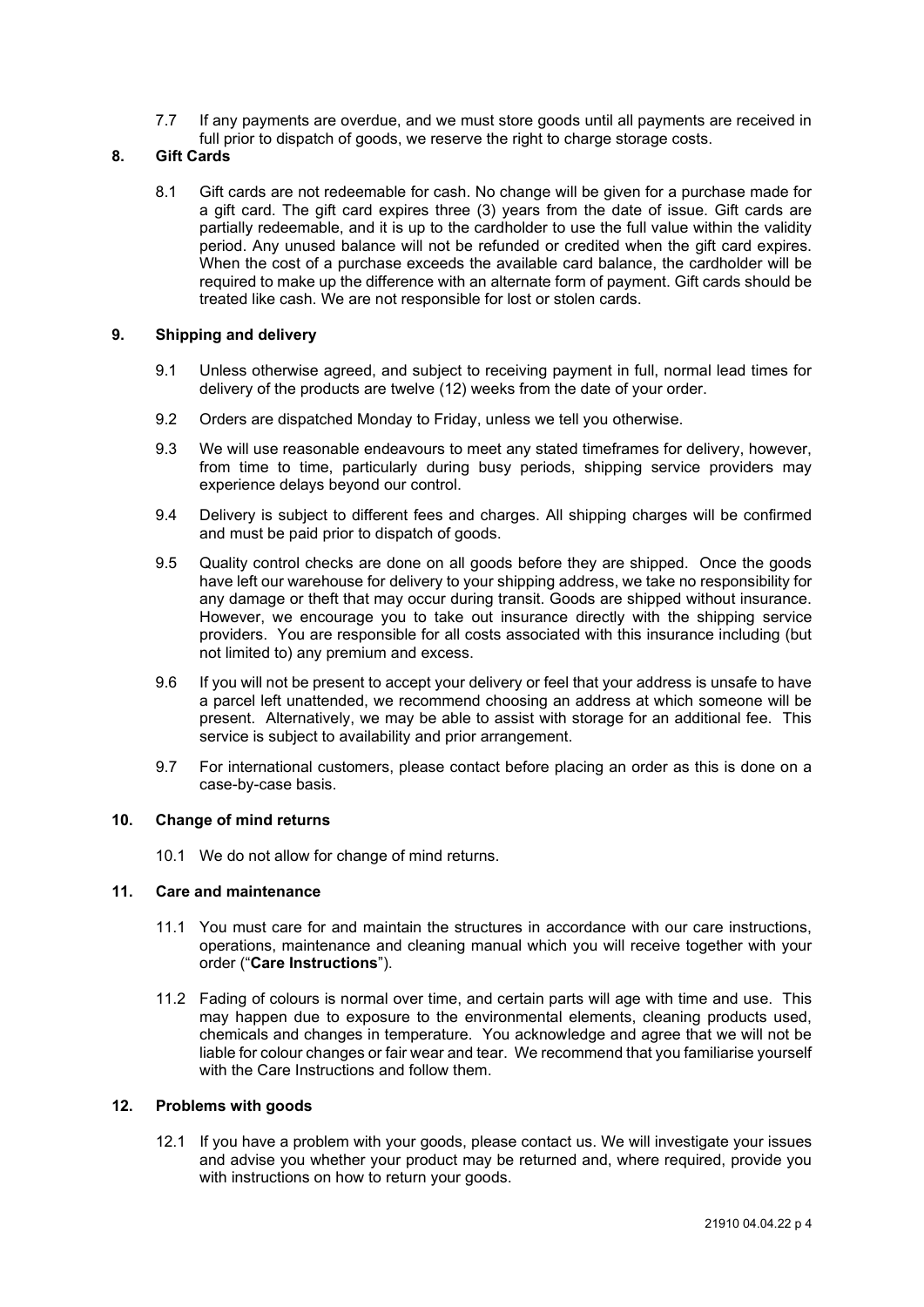- 12.2 Once an item is returned, we will either inspect your goods and investigate any claimed defect. Where applicable, we will provide a remedy in relation to your goods.
- 12.3 If we do not believe a remedy is applicable upon inspecting your goods (for example, where we believe the goods have been misused, or there was a failure to use in accordance with any instructions, used in an abnormal way or there has been a failure to take reasonable care), we will reject your claim and return your goods to you. You must cover the cost of return shipping in order to receive goods we have rejected on inspection, and we will provide you with instructions on how to make this payment.
- 12.4 Refunds will be issued using the payment method used for the purchase.

#### **13. Defective goods**

13.1 All goods sold on our website come with guarantees that cannot be excluded under the Australian Consumer Law. You are entitled to a replacement for or refund for a major failure and compensation for any other reasonably foreseeable loss or damage. You are also entitled to have the goods repaired or replaced if the goods fail to be of acceptance quality and the failure does not amount to a major failure.

# **14. Warranty**

The Competition and Consumer Act 2010 (Cth) (including the Australian Consumer Law) guarantees certain conditions, warranties and undertakings and gives a consumer (as that is defined in the Australian Consumer Law, hereinafter referred to in this warranty as the "Consumer") other legal rights in relation to the quality and fitness for purpose of goods sold in Australia. Nothing in this warranty purports to modify or exclude the conditions, warranties and undertakings, and other legal rights, under the Competition and Consumer Act 2010 (Cth) and the Australian Consumer Law that cannot be modified or excluded ("**Non-Excludable Statutory Rights**"). The rights given by this warranty are in addition to any Non-Excludable Statutory Rights.

#### 14.1 **Statutory Notice to Consumers**

Our goods and services come with guarantees that cannot be excluded under the Australian Consumer Law. You are also entitled to choose a refund or replacement for major failures with goods. If a failure with the goods or service does not amount to a major failure, you are entitled to have the failure rectified in a reasonable time. If this is not done you are entitled to a refund for the goods. You are also entitled to be compensated for any other reasonably foreseeable loss or damage from a failure in the goods.

# 14.2 **Our warranty**

We stand behind the quality and durability of our products. As such, in addition to your rights under the Australian Consumer Law, and subject to and in accordance with the terms and conditions listed below, we warrant to repair or replace our products (at our sole discretion) for any defect or fault in our products purchased and installed within Australia, where such defect or fault is caused by our manufacturing process ("**Warranty Product**").

#### 14.3 **Duration of warranty**

- 14.3.1This warranty applies for the maximum period of 5 years ("**Warranty Period**").
- 14.3.2Any defect in a Warranty Product must be identified within the Warranty Period for you to be entitled to claim under this warranty. If you need to make a claim under this warranty, you must notify us within 7 days from the fault occurring. If your claim is lodged outside this 7-day period, we reserve the right to reject your claim.

#### 14.4 **Your remedy under this warranty**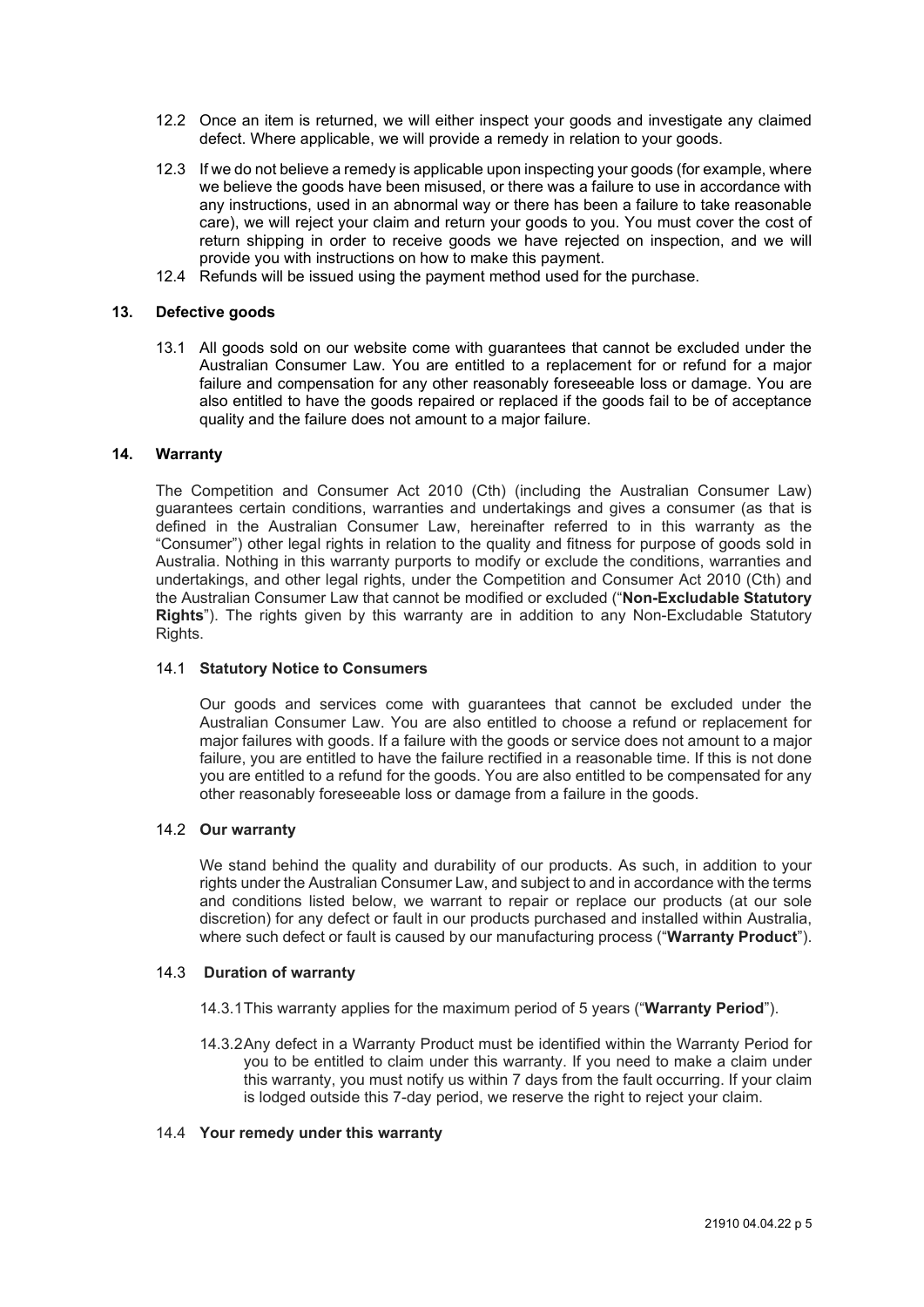- 14.4.1If your claim is permitted, your remedy under this warranty is either (at our sole option):
	- 14.4.1.1 The replacement of the defective portion of the Warranty Product with new product of ours that is the same or as similar as possible to the defective product; or
	- 14.4.1.2 The repair of the defective portion of the Warranty Product.
- 14.4.2Any replacement of product under this warranty will be as close in colour, design and quality to the original installation as reasonably possible, but we do not guarantee an exact match as colours and designs may change over time.

#### 14.5 **Who can claim under this warranty?**

- 14.5.1This warranty is not transferable or assignable except to an immediate successorin-title of an owner-occupied residential site on which a Warranty Product was installed.
- 14.5.2The following people are entitled to claim under this warranty:
	- 14.5.2.1 The original purchaser of the Warranty Product, on provision of proof of purchase in the form or a receipt or purchase order and a copy of the applicable warranty document; and
	- 14.5.2.2 The owner of an owner-occupied residential site on which the Warranty Product was installed, on provision of satisfactory proof of purchase relating to the original purchaser's purchase of the Warranty Product and a copy of the applicable warranty document.

### 14.6 **Conditions of warranty**

- 14.6.1This warranty applies to the structure and cover of the Warranty Product and does not include any third-party parts and accessories. This warranty also does not cover the structure and cover colour, as these may change or fade over time and as a result of exposure, wear and tear.
- 14.6.2It is your responsibility to adhere to all relevant care instructions, operations, maintenance and cleaning instructions supplied by us at time of the sale.
- 14.6.3This warranty will not apply in respect of any damage or defect caused by, arising from or in any way attributable to any one or more of the following:
	- 14.6.3.1 Improper installation of the Warranty Product and/or failure to abide by our written instructions or any applicable laws or building codes;
	- 14.6.3.2 Installation of the Warranty Product upon a base that is not to a suitable standard;
	- 14.6.3.3 Use of the Warranty Product beyond normal use or in an application not recommended or permitted by our written instructions or applicable laws or building codes;
	- 14.6.3.4 Movement, distortion, collapse or settling of the ground or the supporting structure on which the Warranty Product is installed;
	- 14.6.3.5 Defects in or failure arising from decking structure;
	- 14.6.3.6 Any extreme weather event or conditions, including but not limited to heavy rain, flooding, storm, wind, earthquake, lightning or hail;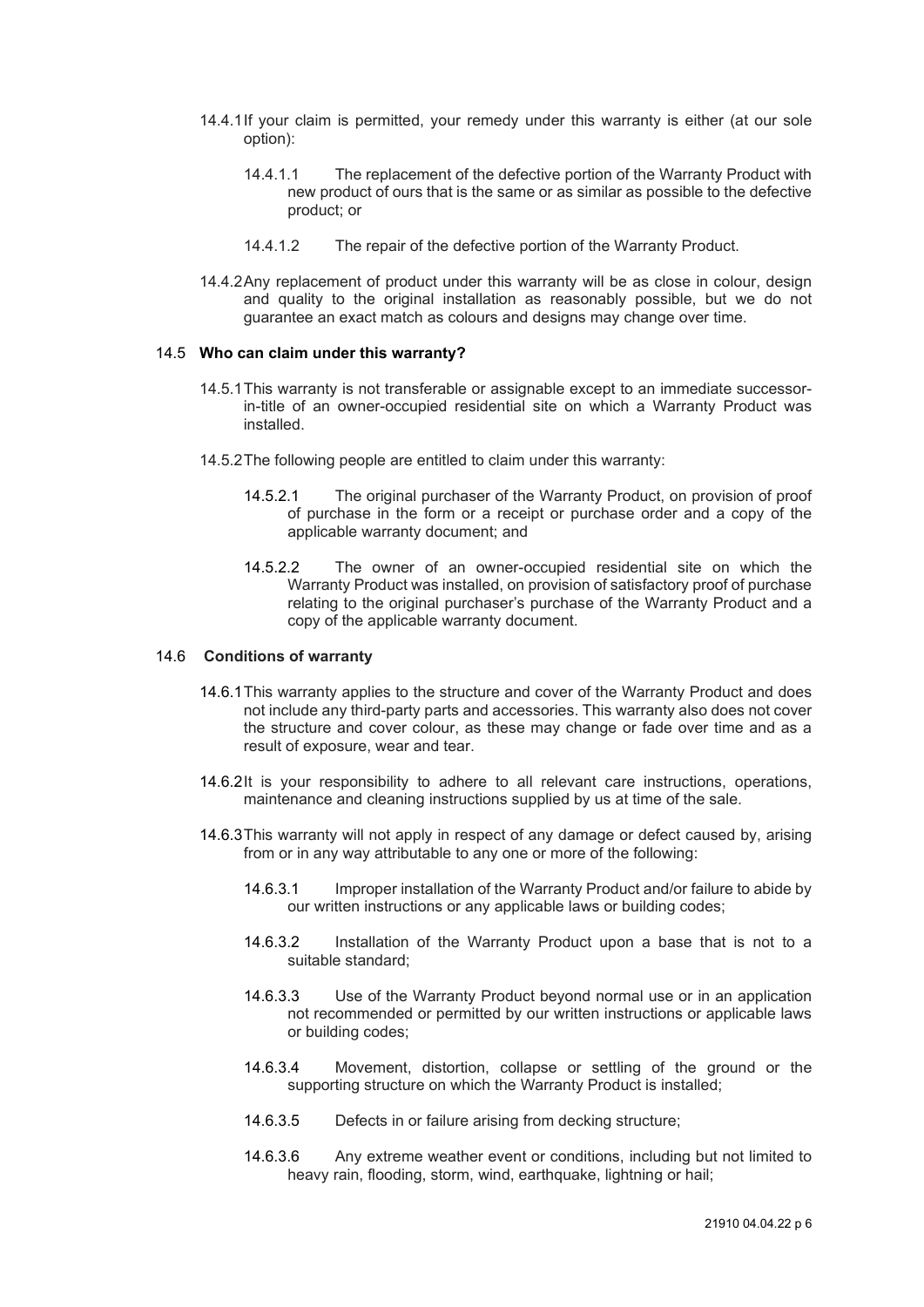- 14.6.3.7 Discolouration, fading, spotting or staining from or caused, in whole or in part, by mould, mildew, other fungal growth, organic materials, metallic oxides or particles (including but not limited to rust or corrosion of any fasteners), dirt, other atmospheric or environmental pollutants, foreign substances such as grease, oil or chemicals (including but not limited to those found in cleaners);
- 14.6.3.8 Damage resulting from fire or exposure to heat sources such as cooking devices or reflective surfaces;
- 14.6.3.9 The application of paints, stains, surface treatments or other chemical substances, including but not limited to cleaners or pesticides;
- 14.6.3.10 Fading, flaking or other deterioration of any paints, stains or other coatings placed on the Warranty Product;
- 14.6.3.11 Small bubbles or blemishes on a product surface, or colour, fade or texture variation;
- 14.6.3.12 Any modifications made to the Warranty Product, whether before or after installation;
- 14.6.3.13 Improper handling, maintenance, storage, abuse or neglect of the Warranty Product;
- 14.6.3.14 Misuse or abnormal use of the Warranty Product;
- 14.6.3.15 Failure of proper and timely maintenance or repair of the Warranty Product;
- 14.6.3.16 Ordinary wear and tear or normal weathering; or
- 14.6.3.17 Impact from objects or damage caused by heavy loads.
- 14.6.4This warranty also does not apply to the following types of products:
	- 14.6.4.1 Products that have a defect where the defect was disclosed to you prior to purchase;
	- 14.6.4.2 Any product where the defect was reasonably identifiable on physical examination of the product and you examined the product prior to purchase;
	- 14.6.4.3 Products that are re-sold by a re-seller that is not authorised by us; and
	- 14.6.4.4 Any second-hand purchases of product.
- 14.6.5You must give us unrestricted access to the site to undertake any repair work. Any repair work carried out by our staff or our sub-contractors must be in a safe area, free from obstructions and at ground level. You will be responsible for any landscaping, plumbing or electrical works needed to complete the job or remediate the area. You will also be responsible for obtaining any lifting equipment or additional labour needed to repair or replace the structure.
- 14.6.6We will not be liable for any damage or loss on the structure once it leaves our premises if collected from our premises by you or any other person you nominate (including any third-party carrier).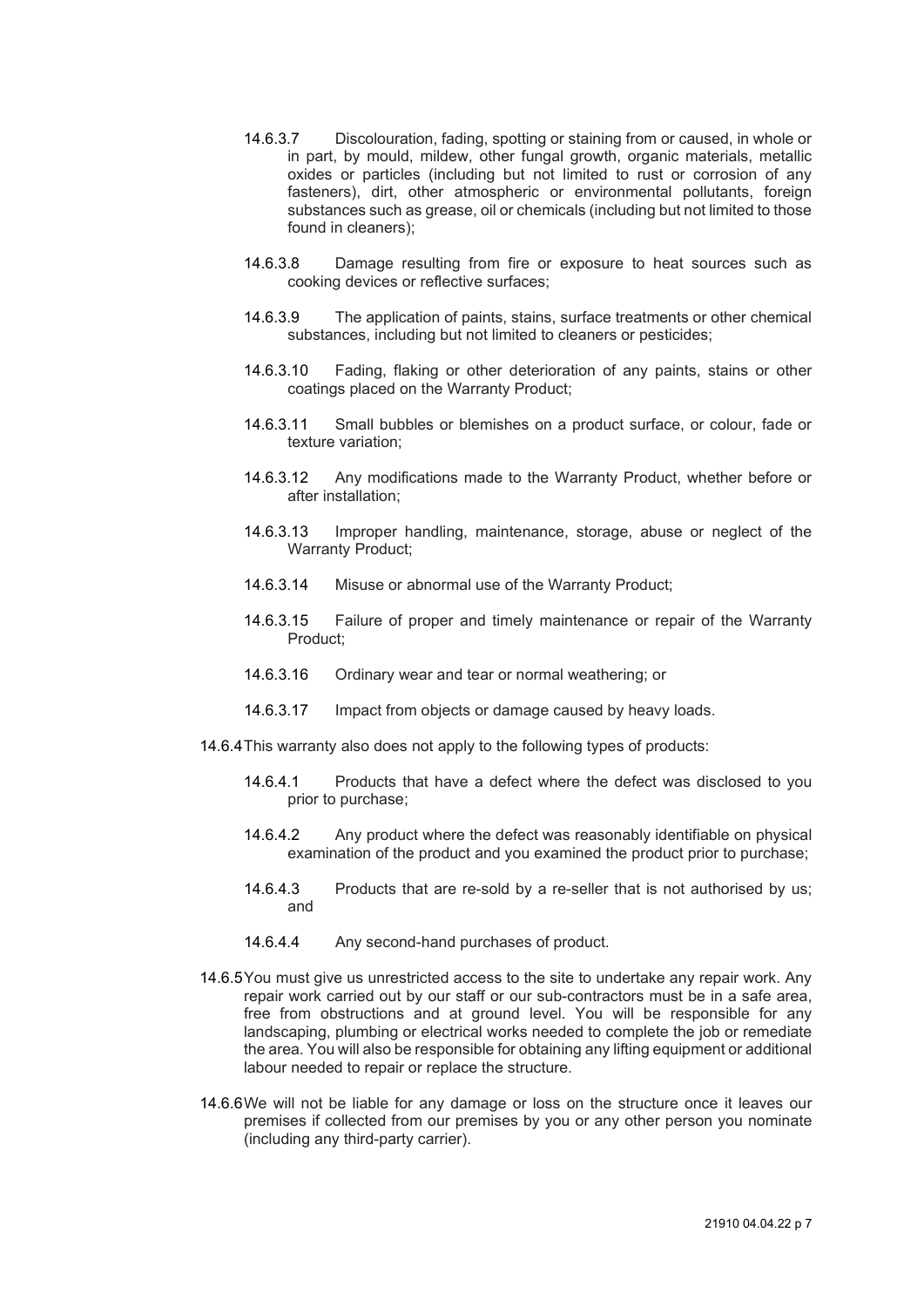14.6.7This warranty applies to any Warranty Product replaced or repaired in accordance with the provisions of this warranty for the balance of the original Warranty Period or 3 months from date of replacement or completion of repair work, whichever is the longest.

## 14.7 **What you must do if you identify a defect**

- 14.7.1Once we receive your warranty claim, we may advise you as to temporary measures to take or repairs to make, at your own expense. If we request, you must allow us to enter the site on which the Warranty Product has been installed to inspect the Warranty Product, and to undertake such repairs or take such other actions as we deem necessary or desirable, at our own expense.
- 14.7.2Your failure to comply with the requirements in this section may result in us denying your claim or limiting your claim, in our absolute discretion. We will not be liable for any loss, damage or injury caused as a result of your failure to abide by this section.

# 14.8 **Claim process**

- 14.8.1To make a warranty claim, you must send or deliver the following documents to us by email:
	- 14.8.1.1 A copy of this warranty document;
	- 14.8.1.2 A copy of the original proof of purchase for the Warranty Product; and
	- 14.8.1.3 Photos of the alleged defect in the Warranty Product.
- 14.8.2Our email address for all warranty claims is info@Kingdomes.com.au. Once we have been provided with those materials, we will issue you with a claim form. We may request the opportunity to inspect the Warranty Product before any claim is processed and other relevant materials before proceeding with your claim. If we require you to provide such materials to us, you must do so promptly and at your own expense. These requests will be made within 7 working days from notification of the defect.

# 14.9 **Costs of warranty claim**

14.9.1You will be responsible for any costs associated with making a claim under this warranty, unless otherwise agreed in writing between us. You must also bear the cost of any removal or disposal of defective products under this warranty.

### 14.10 **Exclusions and limitation of warranty**

14.10.1 We will not be liable for any direct, indirect, incidental, special, consequential, punitive, exemplary, statutory, special or other damages arising from or in connection with a product defect under this warranty, including but not limited to damage to, diminution in value of and/or loss of use or enjoyment of, any property or part thereof, whether based on contract, tort, strict liability, statute, regulation or otherwise, except to the extent that a claim is permitted under the Australian Consumer Law.

# 14.11 **Questions or concerns?**

14.11.1 If you have any questions or concerns about this warranty or wish to know whether it applies to your product, please contact us using the following contact details:

Telephone number: 0423 954 486 Email address: info@Kingdomes.com.au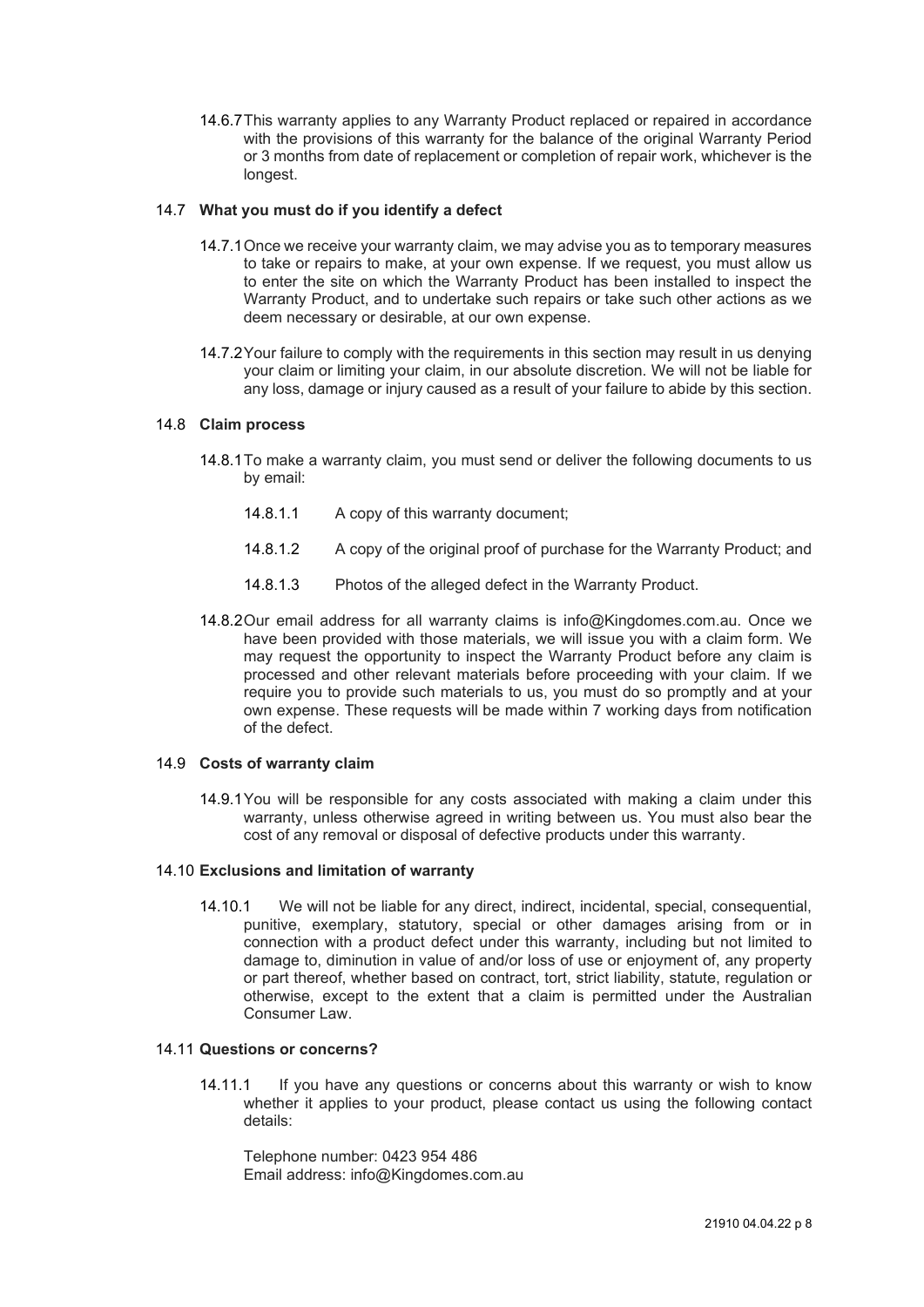Postal address: 36 Mudies Rd, St Ives, NSW, 2075

#### **15. Disclaimer and liability**

- 15.1 To the fullest extent possible at law, we exclude all liability to you or anyone else for loss or damage of any kind or nature relating in any way to the website including, but not limited to, loss or damage you might suffer as a result of:
	- a) errors, mistakes or inaccuracies on the website;
	- b) you acting or not acting on any information contained on or referred to on the website and/or any linked website;
	- c) personal injury or property damage of any nature resulting from your access to or use of the website;
	- d) any unauthorised access to or use of our secure servers and/or personal information and/or financial information stored on these servers;
	- e) any interruption or cessation of transmission to or from our website;
	- f) any bugs, viruses, trojan horses or other harmful code or communications which may be transmitted to or through our website by any third party; and/or
	- g) the quality of any product or service of any linked sites.
- 15.2 Where any law (including the Australian Consumer Law) provides a guarantee which may not be lawfully excluded, our liability will be limited to that provided by law.
- 15.3 Except as required by law, in no event shall we, our affiliates and related entities or our suppliers be liable for any loss or any special, incidental or consequential damages arising out of or in connection with our website or this document (however arising, including negligence).

## **16. Indemnity**

16.1 You will at all times indemnify, and keep indemnified, us and our directors, officers, employees and agents from and against any loss (including reasonable legal costs and expenses) or liability incurred or suffered by you or by us arising from any claim, demand, suit, action or proceeding by any person against you or us where such loss or liability arose out of, in connection with or in respect of your conduct or breach of these Terms.

### **17. Privacy policy**

17.1 We are committed to protecting your personal information. Please refer to our privacy policy which describes how we collect and manage your personal information. By agreeing to and accepting these terms, you also agree to and accept the terms of our privacy policy.

# **18. Links**

18.1 Our website may provide links to other websites. This is done for your convenience only. We take no responsibility for the accuracy or currency of the information on those sites. We do not endorse any information, goods or services referred to within those sites, and our provision of these links should not be taken as an endorsement.

### **19. Intellectual property rights**

19.1 All content, graphics, user and visual interfaces, photographs, trade marks, logos, sounds, music, artwork and computer code, including but not limited to the design, structure, selection, coordination, expression and arrangement of such material contained on or used in the website is either owned, controlled or licensed to us, or is otherwise subject to the intellectual property rights of third parties and is protected by copyright, patent and trade mark laws and various other intellectual property rights.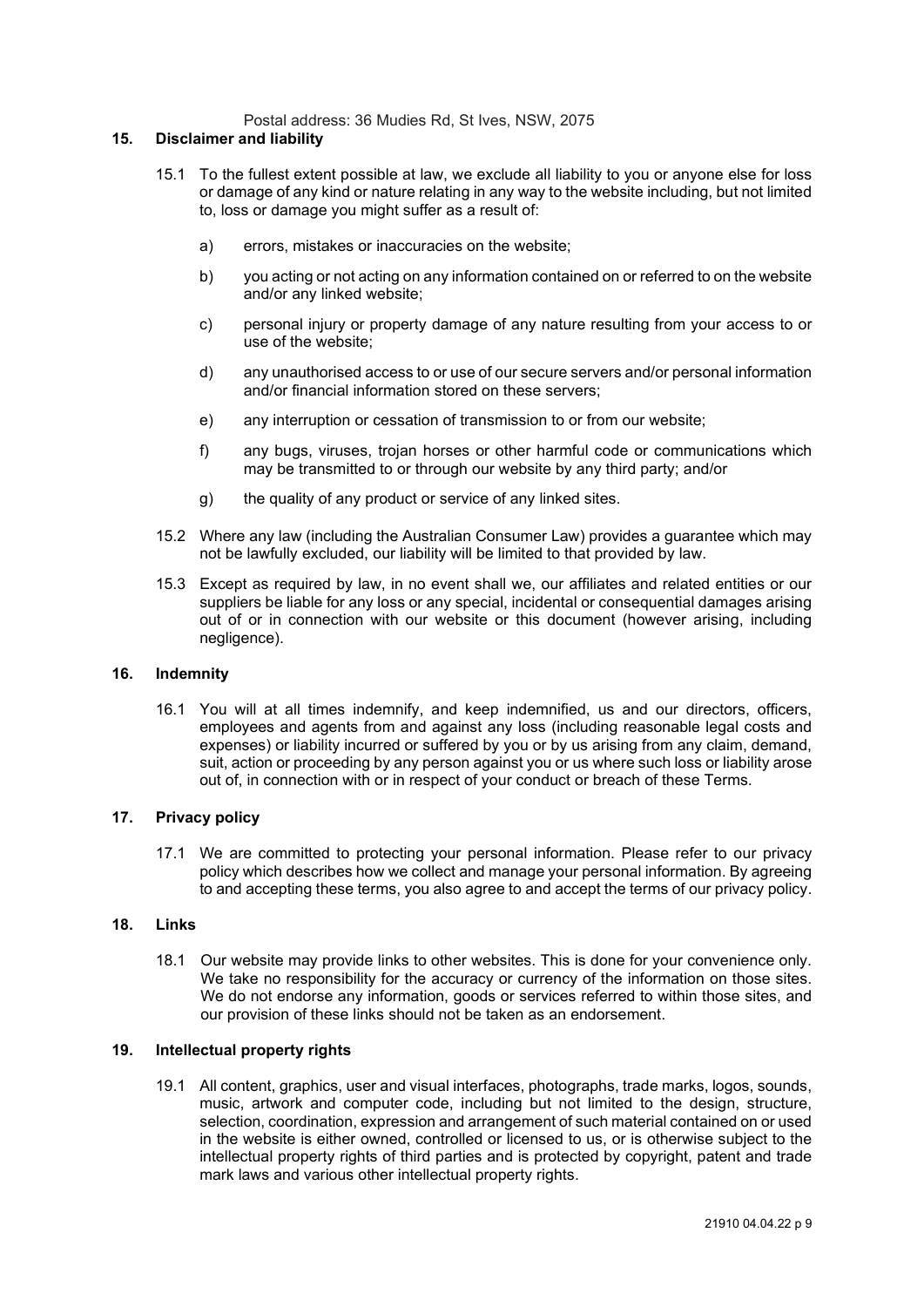- 19.2 You agree that we retain all intellectual property rights in the design drawings. You may reproduce drawings, specifications and other documents in which we have copyright as is reasonably required but not otherwise. You shall have no such rights where any fees and charges due to us have not been paid in accordance with this Agreement.
- 19.3 Nothing in this Agreement gives you a right to use any of our marketing material, business names, trade marks, logos, domain names or other distinctive brand features.
- 19.4 Other trade marks used on the website that belong to third parties are used with permission and remain the intellectual property of those third parties.

## **20. Termination or suspension**

- 20.1 We may at any time and without notice to you:
	- a) change the format and content of this website;
	- b) stop providing, suspend or restrict your access to this website if you do not comply with any obligations you have with us (whether under these Terms or otherwise); and
	- c) stop providing or suspend the operation of this website (either in whole or in part).
- 20.2 No such action on our part will affect any of our rights or your responsibilities under these Terms.

# **21. Publicity and marketing**

- 21.1 You agree to allow us to take photographs and videos of the structure(s) on your property. Copyright in these photos and videos vests with the photographer / videographer. We will use the photographs and videos for marketing purposes only. In doing so, we will not disclose your name or address without your prior written consent.
- 21.2 You agree to credit us for the structures in any publicity and marketing materials including on social media.
- 21.3 You agree we can use any reviews / testimonials you submit to us for marketing purposes.

# **22. Force Majeure**

22.1 Either party shall be excused from any delay or failure in performance if caused by reason of any occurrence or contingency beyond its reasonable control including (but not limited to) acts of God, acts of war, fire, insurrection, strikes, lock-outs or other serious labour disputes, riots, earthquakes, floods, explosions or other acts of nature. The obligations and rights of the party so excused shall be extended on a day-to-day basis for the time period equal to the period of such excusable interruption. When such events have abated, the parties' respective obligations shall resume. In the event the interruption of the excused party's obligations continues for a period in excess of 60 days, either party shall have the right to terminate the Agreement, without liability, upon 30 days' prior written notice to the other party.

## **23. Assignment**

23.1 You agree and acknowledge that, in the event that we merge, sell or otherwise change control of our company, our business or the website to a third party, we shall be permitted without giving notice or seeking prior consent from you, to disclose the personal information and other data that we have collected from you to the third party. We shall be entitled to assign the benefit of any agreements we have with you to the third party.